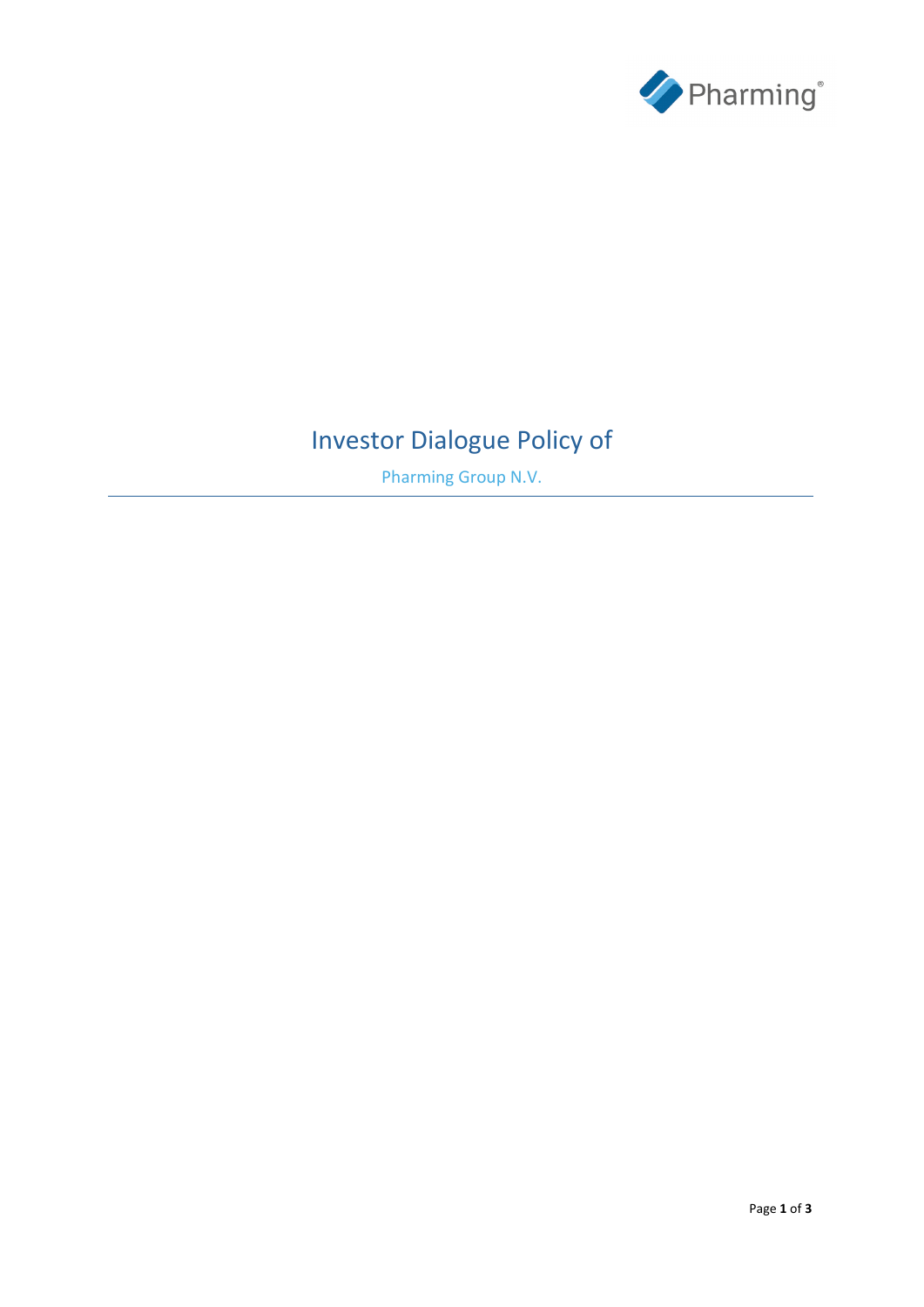

## **CHAPTER I. DEFINITIONS**

#### *Article 1. Definitions*

In this policy the following terms shall have the following meanings:

- **Board:** the board of directors of the Company;
- **Company:** the public limited liability company Pharming Group N.V.;
- **Executive Director:** an executive director of the Board;
- **General Meeting of Shareholders:** the general meeting of shareholders of the Company;
- **Investor Dialogue:** a dialogue between the Company on the one hand and one or more of its investors (including shareholders) on the other hand, taking place outside the General Meeting.
- **Non-Executive Director:** a non-executive director of the Board.

## **CHAPTER II. INVESTOR DIALOGUE**

#### *Article 2. Investor Dialogue*

- 2.1 The Company endorses the importance of dialogue and regular interaction between the Company and its investors (including shareholders). Investors who are shareholders are encouraged to attend and exercise their voting rights at General Meetings. The Board shall provide the General Meeting with information requested by the General Meeting, unless this would be inconsistent with an overriding interest of the Company. If the Board decides not to provide information requested by the General Meeting, they shall communicate the motivation for their decision to the General Meeting.
- 2.2 Circumstances may occur when Investor Dialogue taking place outside a General Meeting, this could be conducive to the interests of the Company and its business. The Company may initiate Investor Dialogue or engage in Investor Dialogue initiated or requested by one or more investors.
- 2.3 Without prejudice to the general rule that the Board shall be guided by the interests of the Company and of the business connected with it in performing their duties, the Company shall be free:
	- a. to reject a request for Investor Dialogue;
	- b. to terminate Investor Dialogue at any point in time; and
	- c. not to initiate Investor Dialogue.
- 2.4 In order to enable the Company to assess whether Investor Dialogue initiated or requested by one or more investors could be in the Company's best interests, the Company may request such investor(s) to provide the Company in advance, and in writing, with all relevant information regarding the purpose of the Investor Dialogue so requested (including the topic(s) of such Investor Dialogue), and the views of such investor(s) on the matters to be discussed during such Investor Dialogue.